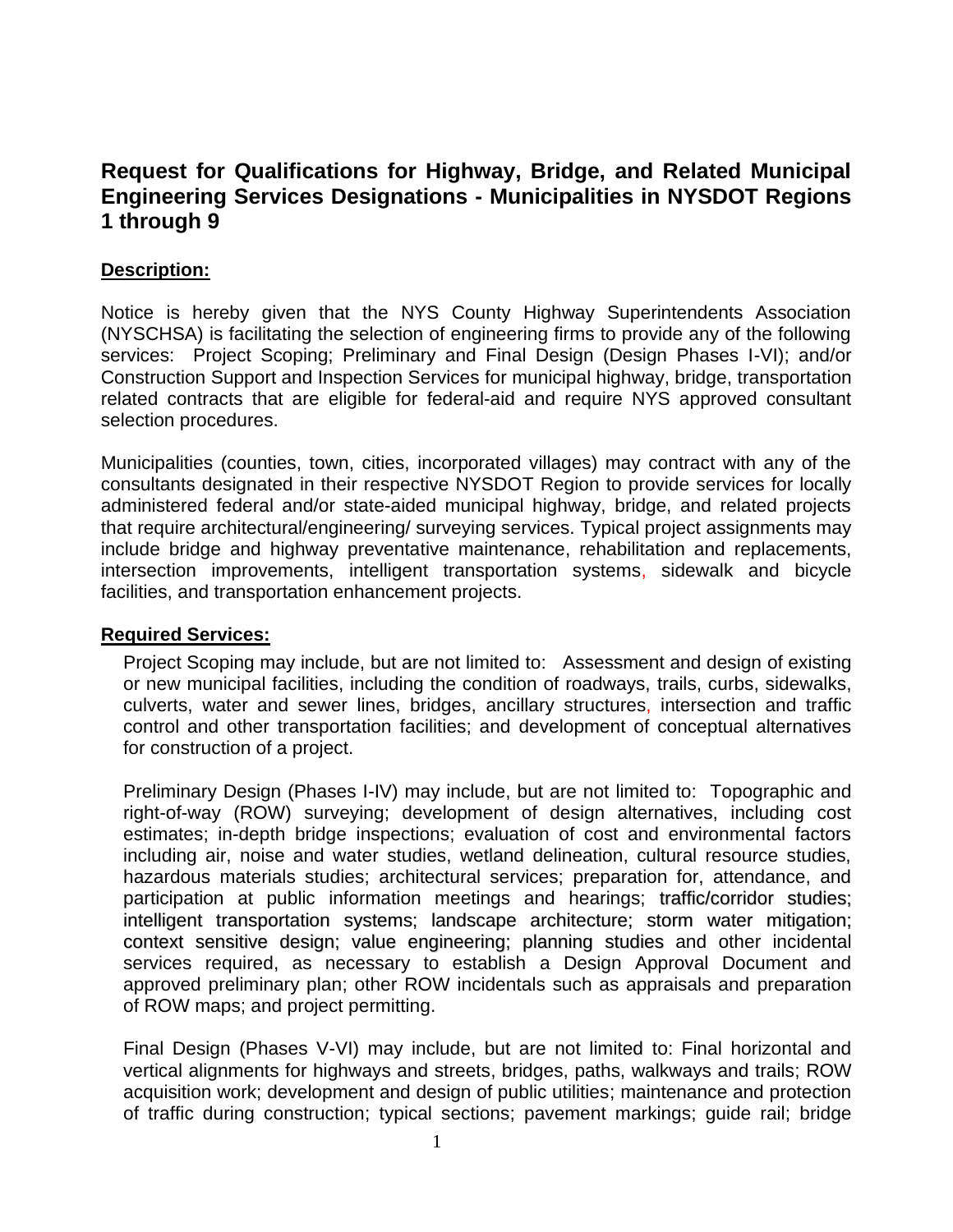rehabilitation and replacement; highway reconstruction/rehabilitation; traffic control systems, constructability reviews; and preparation of final Plans, Specifications, and Estimates (PS&E) for the projects.

Construction Support may include, but are not limited to: Assistance in construction bid proceedings; review of shop drawings; providing design response to unanticipated or changed field conditions; analysis and participation in proposed design changes; and ongoing interpretation and clarification of design plans.

Construction Inspection may include, but are not limited to: Providing on-site construction inspection and oversight to ensure the quality of construction and conformity with the plans and specifications.

Firms must be able to provide all of these services either directly or through subconsultants, including disadvantaged business enterprises (DBE). It is anticipated that teams proposed at the time of selection will be available for subsequent selection for specific projects. It is anticipated that subconsultants (including DBEs) will be provided the opportunity to perform Commercially Useful Functions in subsequent projects.

The prime consultant should identify any tasks that will require a subconsultant to perform on any given project (Survey, Environmental, CI, etc). The prime does not have to specifically identify the firm in this proposal, but any subconsultant must be licensed to perform work in New York State and any DBE subconsultant must be a Certified DBE firm at the time the work is performed. Certified DBE firms are listed on this site: <https://nysucp.newnycontracts.com/>Prime firms shall be responsible for performing their own quality based selection when contracting with a subconsultant.

To be designated by municipalities, all Consultants (prime and subconsultants) must be authorized by the State of New York to practice architecture and/or engineering, as appropriate and certified by the NYS Department of State. For environmental assessments, personnel must have the necessary asbestos or other certifications. Additionally, all surveying and ROW mapping shall be performed by a firm authorized to provide professional land surveying in the State of New York.

The State is divided into NYSDOT Regions, and municipalities may participate as located in the following counties: Region 1 (Albany) – Essex, Washington, Warren, Saratoga, Rensselaer, Schenectady, Albany and Greene; Region 2 (Utica) – Madison, Oneida, Herkimer, Hamilton, Fulton, and Montgomery; Region 3 (Syracuse) – Seneca, Cayuga, Oswego, Onondaga, Cortland, and Tompkins; Region 4 (Rochester) – Orleans, Genesee, Wyoming, Monroe, Livingston, Wayne, and Ontario; Region 5 (Buffalo) – Niagara, Erie, Chautauqua, and Cattaraugus; Region 6 (Hornell) – Allegany, Steuben, Yates, Schuyler, Chemung; Region 7 (Watertown) – Jefferson, Lewis, St. Lawrence, Franklin, and Clinton; Region 8 (Poughkeepsie) – Dutchess, Ulster, Orange, Columbia, Putnam, Rockland, and Westchester; Region 9 (Binghamton) – Chenango, Tioga, Broome, Otsego, Delaware, Schoharie, and Sullivan. It is assumed that this Regional Structure will be in place for the duration of the contract. If the NYSDOT Regional boundaries are altered during this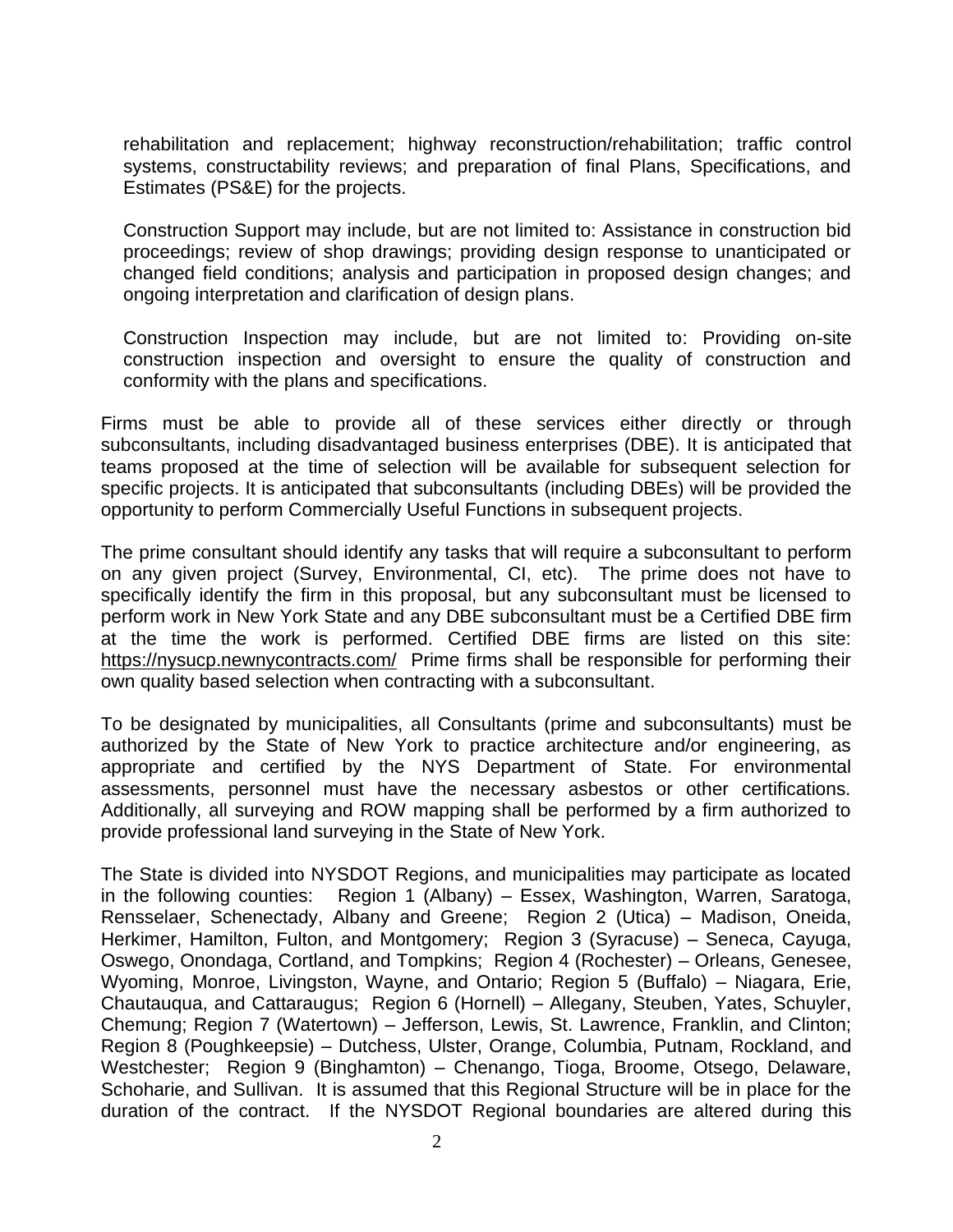contract, a municipality shall continue to utilize the regional list or short list that was developed by the Region where they reside at the commencement of this contract.

Firms may be designated for more than one Region. (See Special Requirements). Each designation will be for a period of three years during which time various municipalities may select from the approved list. The three year period shall commence on April 1, 2022. Following the designation, individual projects may be assigned to the firm deemed to be most qualified by the municipality sponsoring an approved Federal-aid project, followed by a Scope of Services meeting, proposal preparation, negotiations and processing a contract with the municipality. Work under these municipal contracts for specific assignments will not be authorized to receive federal reimbursement through the State until a State/Municipal contract is executed.

Firms must anticipate attending a scope meeting in less than a week from notification of award of an individual project, with the project work to start as soon as possible thereafter. Selected firms must be able to initiate work on new assignments as necessary and to maintain steady production throughout the scheduled time period for each assignment.

If a firm receives an assignment from a municipality and is then temporarily unable to take on additional assignments, that firm should notify the appropriate LDSA Regional Coordinator that the firm is temporarily unavailable for selection. Once that firm is again capable of the satisfactory handling of additional assignments, the LDSA Regional Coordinator should again be notified. No guarantee of work assignments can be made, but the need for these contracts is based on a projected local project workload.

If a firm ceases business during this contract, that firm shall notify the appropriate LDSA Regional Coordinator, and the vacancy on the regional or short list shall not be filled. If a firm merges business operations with another firm, they will be allowed to maintain their position on any regional or short list that either firm was originally included on.

Consultant contracts with municipalities will follow the contracting procedures of the involved municipality, but terms and conditions of the contract must include all federally and/or state mandated requirements.

### **Criteria for Evaluation:**

The selection of each Region of up to 15 of the "most highly qualified" firms, is based on the following evaluation criteria and weights listed:

- 1. Experience and qualifications of the proposed staff (30%);
- 2. Experience of the firm and team with Locally Administered Federal Aid Projects (30%);
- 3. Firms past performance (15%);
- 4. Firms general technical and professional competence (15%);
- 5. Firms logistics and familiarity with the selection area (5%)
- 6. DBE Utilization (5%).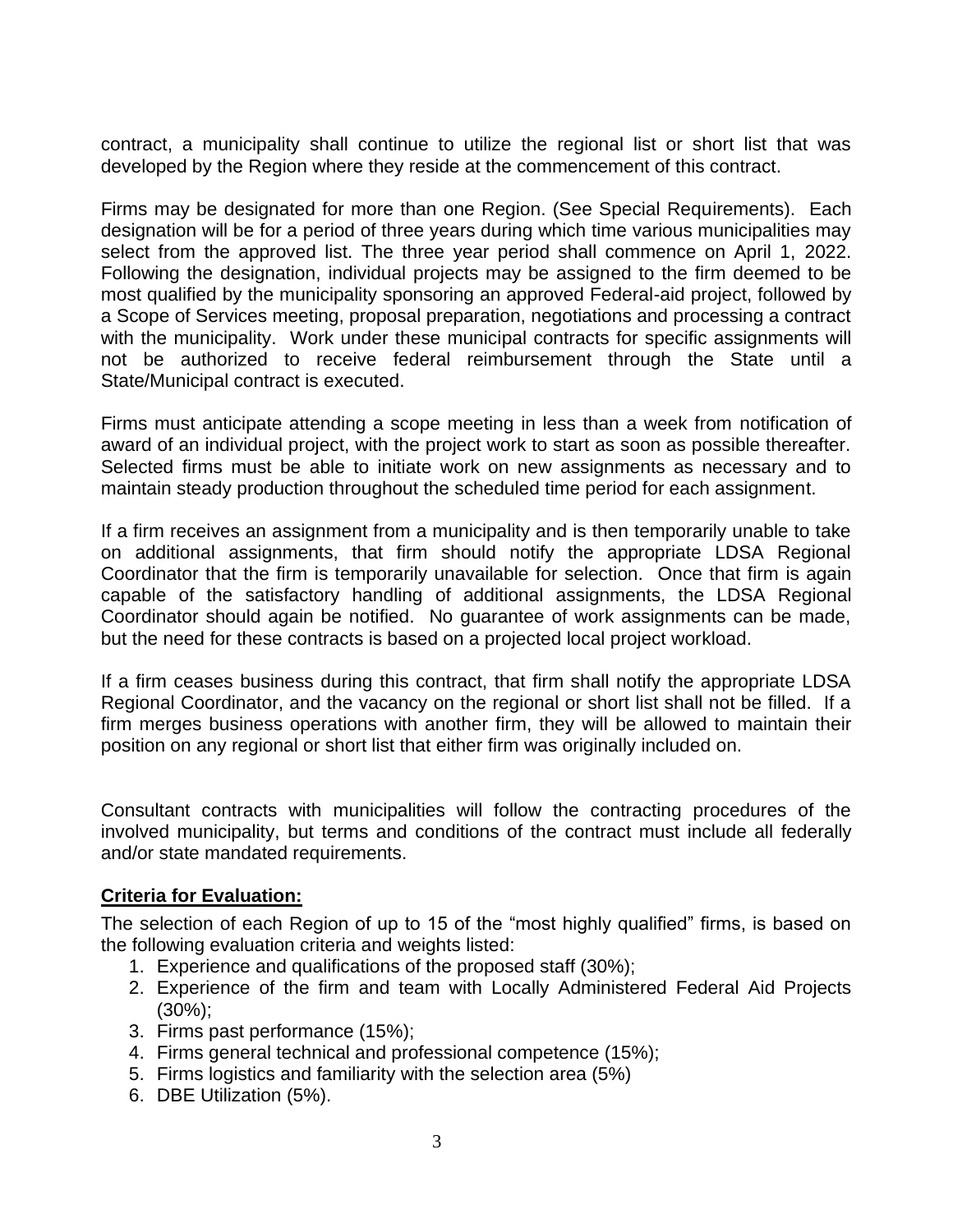From this Regional list, municipalities with multiple federal projects may create a "short-list" of firms (up to 5) by weighing their RFQ selection score 50% with the remaining 50% weighted equally among all other scores by the other participating municipalities. Establishment of a short-list precludes the municipality from using the full regional list, unless the municipality identifies compelling reasons for using the regional list for any particular project. Before any switch to the regional list commences, a thorough review of the need shall be done with NYSDOT Regional Office to insure proper documentation is filed with the project.

Each municipality shall make a separate selection from the LDSA Regional list or the short-list, as applicable. The selection criteria will be based upon the specific project requirements. The municipality rating protocol may vary from that specified in the regional procedure. All consultants are advised that while the rating protocol and final results can be shared, all individual municipal rating decisions are considered working documents and will not be disseminated for review by anyone other than the NYSDOT and FHWA.

### **Administrative Matters:**

An Expression-of-Interest (EOI) consists of: Standard Form (SF) 330 for project teams including a completed Part I for the overall team and attached Part II pages for the Prime Consultant (or joint venture) A copy of the SF 330 form is available on the NYSCHSA website for download in an electronically writeable format. Each prime firm (or joint venture partner) is limited to the submission of one (1) EOI for each Region. NYSCHSA will protect confidential and proprietary information from disclosure to the extent permitted by the Freedom of Information Law ("FOIL"), Article 6 of the Public Officers Law. Accordingly, proposers should identify the page(s) of the proposal, which contain such information as, "confidential and proprietary".

Each office of any selected firm must have a Consultant Identification Number (CIN), obtained from the CIN Coordinator in NYSDOT's Contract Management Bureau at (518) 457-2600. The submission of a current certified salary roster and CONR-385 form reflecting the firm's most recently completed fiscal year are necessary documentation to receive a CIN with financial statement are necessary documentation to receive a CIN.

Instructions for completing the SF 330 are provided with the form and must be followed for each submission, as modified/clarified below:

- Part I Item 1 –should be completed with "Local Design Service Agreements Region XX", with XX being replaced by the appropriate NYSDOT Region number. No City or State is necessary
- Part I Item 2 should be completed with "October 2021"
- Part I Item 3 should be left blank
- Part I Item 10 should be completed with the office location for the prime consultant, JV partner and subconsultant where the project work within the particular NYSDOT Region will be managed and performed. An office is defined as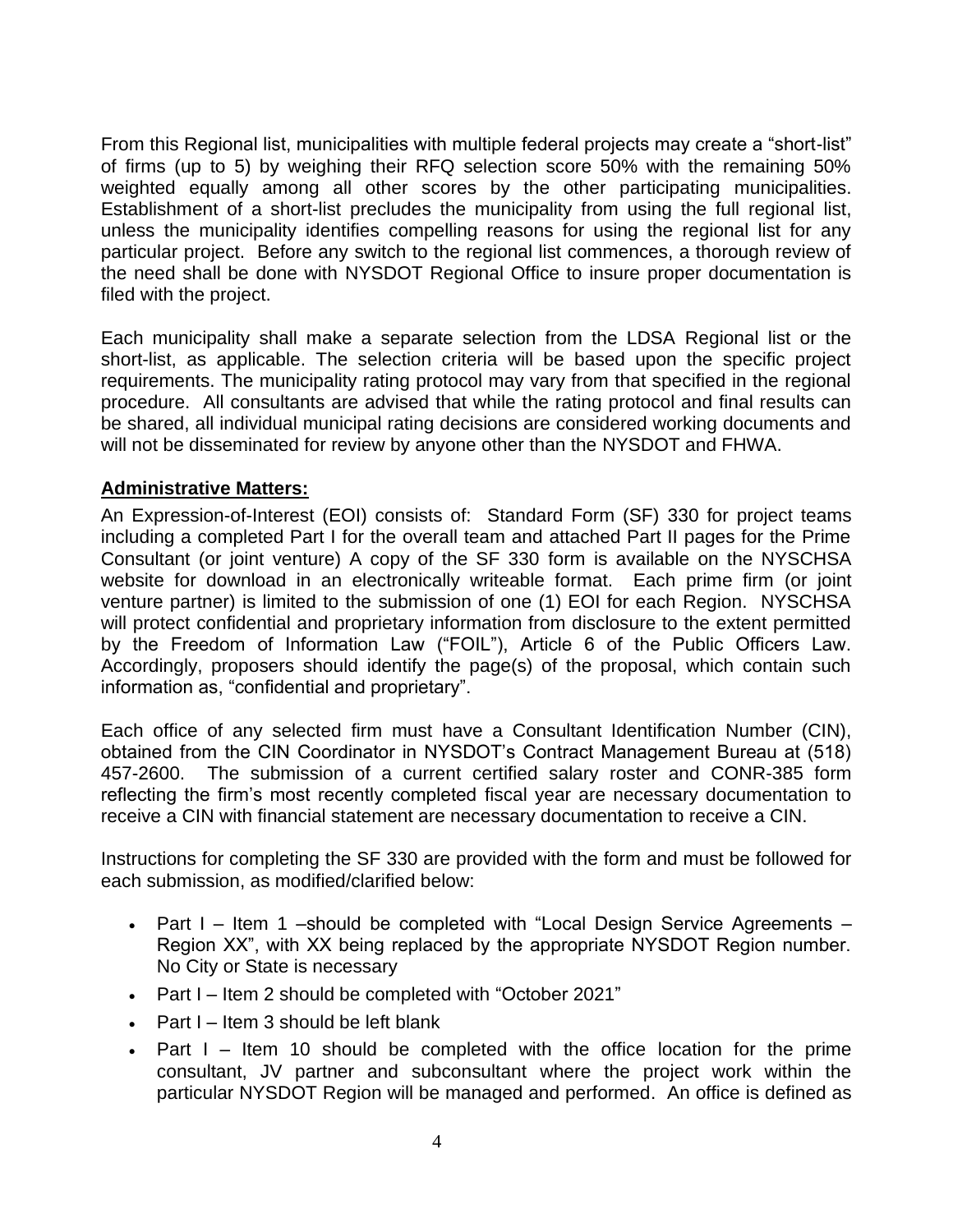a business office location either owned or leased by the firm, or a residence shown on the firm's federal tax return as a legal place of business.

- Part I,  $E -$  Resumes include no more than 8 resumes for the prime consultant / joint venture. Subconsultants are not required to be identified, but if a prime wishes to identify a subconsultant, no more than 2 resumes for each subconsultant shall be included. All resumes shall be no more than 1 single-sided page in length. Only resumes of persons currently employed by the firm at the time of this submission may be included.
- Part I, F include not more than 8 example projects for the Prime Consultant and 2 for each Subconsultant (if identified). Subconsultants must clearly describe their scope of work for each project (Survey, Environmental, Construction Inspection, etc.). All example projects shall be no more than 1 single-sided page in length.
- Part I, H this section is limited to no more than 4 single-sided pages for the Prime Consultant and one page for the Subconsultants (if identified).

Graphics such as pictures, plans, etc. will only be permitted in Part I, F and H, and on the overall EOI cover.

The overall .pdf file, including both text and graphics, will be limited to 5 megabytes. All photos should be screen resolution quality.

Disadvantaged Business Enterprises: This invitation is extended to all engineering firms. Particular encouragement is extended to small firms and to Disadvantaged Business Enterprise (DBE) firms for federally funded projects. For purposes of this advertisement, DBE status is a designation of the Federal Government extended to firms who meet the eligibility criteria of 49CFR23.53 and 13 CFR121. NYSDOT certifies the status of DBE's, if they meet federal criteria. DBE participation on Federal Aid projects is not mandatory. DBE participation is, however, a weighted factor in the selection process and is encouraged. Consequently, a firm can enhance its score by proposing DBE sub-consultant participation and describing the successful use of DBE subconsultants on past projects. (20% participation on federally funded projects, 30% on NY State funded projects.) Proposal of DBE consultant firms to meet the participation percentage requires the prime consultant to utilize the services of a DBE to perform Commercially Useful Functions in each project where it is reasonably feasible. DBE firms do not need to be identified at the time of submission of this proposal, but can be chosen from the list of Certified DBE firms when responding to a specific RFQ.

Accounting Requirements: All firms submitting EOIs (prime consultants, joint ventures, and sub-consultants) must have internal control systems in place that meet federal requirements for accounting. These systems must comply with requirements of 48CFR31, "Federal Acquisition Regulations, Contract Cost Principles and Procedures," and 23CFR172, "Administration of Negotiated Contracts".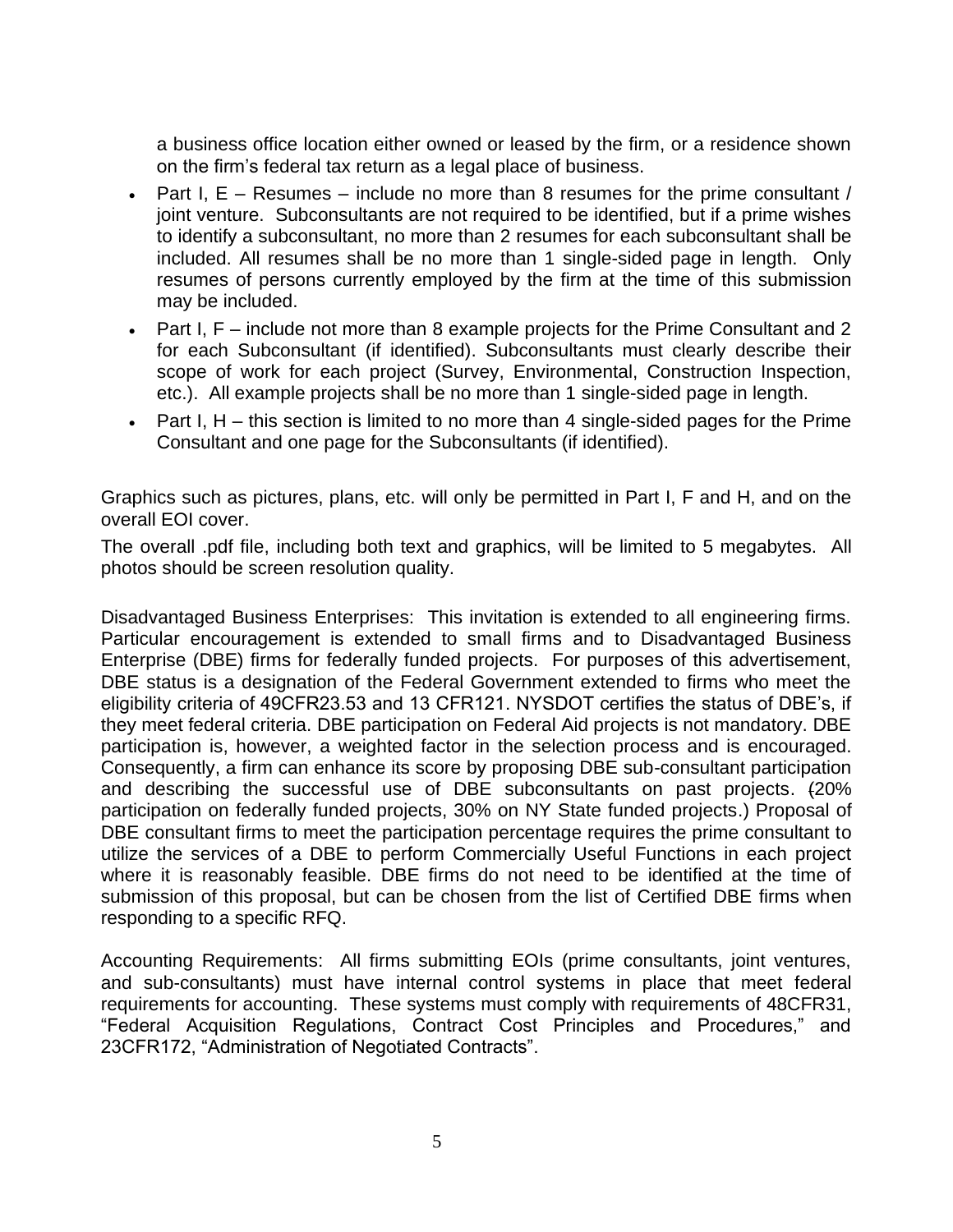## **Additional Administrative Matters:**

- 1. Each EOI package shall include ten (10) CD or flash drive copies in .pdf format along with one printed hard copy. This package shall be sent directly to the LDSA Regional Coordinators listed at the end of this RFQ for any region the consultant wishes to apply.
- 2. All submissions should include covers, a table of contents, and appropriate dividers, which separate the required Parts of the SF 330 form.
- 3. Any material submitted in addition to the sections described in this announcement will either be ignored or may result in disqualification.
- 4. Each .pdf file shall include "bookmarks" for ease in retrieval of various sections of the SF 330 form. The following labeling shall be used:
	- Part I Contract-Specific Qualifications
	- Part II General Qualifications Prime Consultant/Joint Venture
	- Part II General Qualifications Subconsultant if identified (repeat for additional subconsultants)
- 5. The required 10 copies must be sent to each regional coordinator where the firms wish to be considered by 4:00pm local time on the date indicated in the advertisement.
- 6. Send one additional CD copy to: NYS County Highway Superintendent Association, Attn: "LDSA Staff Representative" 230 Washington Ave Ext, Suite 101, Albany, NY 12203 also by 4:00pm local time on the date indicated in the advertisement.
- 7. All communications regarding this RFQ are to be channeled through NYSCHSA. Contact with any other agency involved with this EOI will be considered a very serious matter and may result in disqualification.
- 8. NYSCHSA reserves the right to reject all EOI's submitted, to cancel the solicitations advertised according to this notice, and/or to re-solicit for these services.

# **Special Project Requirements:**

- 1. Interested firms are permitted to submit for one or more Regions. However, prime consultants or joint venture partners may submit only once for a given region. Prime firms can receive more than one regional designation.
- 2. Firms offering to perform services as a prime may be offered as a sub-consultant in another firm's proposal. These firms can submit as both a Prime and a Subconsultant in the same Region.
- 3. Prime firms that have multiple offices may submit (as outlined above) from any office. However, the firm may submit only once in each Region.
- 4. Prime firms or joint ventures should list only the number of full-time employees currently employed on the firm's SF 330 Part II Item 9. Do not list proposed or parttime employees in these items.
- 5. An organizational chart listing key managers of the proposed team may be included between Parts I and II of the prime consultant / joint venture SF 330, but it is not required.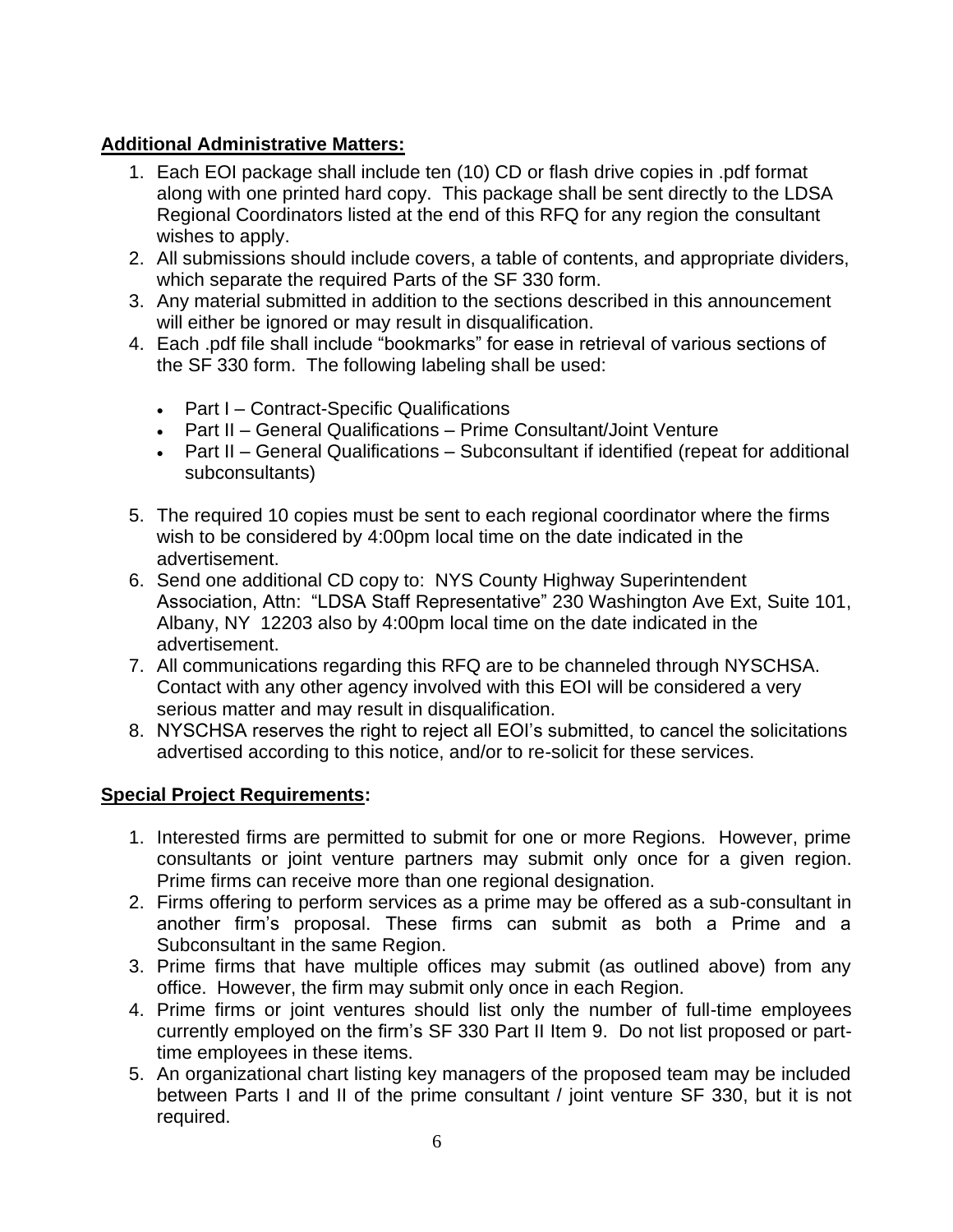- 6. Disadvantaged Business Enterprises (DBE) are encouraged to submit proposals in response to this solicitation. Designated firms must submit proof of authority to practice architectural/engineering/ surveying in NYS (as appropriate) immediately upon designation. Subconsultants, subcontracting and/or joint ventures are permitted.
- 7. Contract format may be cost plus fixed/net fee, specific hourly rate, lump sum or any other format which may be approved by NYSDOT.

**Proposal Due: November 19, 2021 at 4:00pm local time Contract Term:** 04/1/2022-3/31/2025 **Location:** Various Municipalities, NYSDOT Regions 1 – 9 **Contact for Information:** NYS County Highway Superintendent Association

230 Washington Ave Extension, Suite 101 Albany, New York 12203 518-730-0052 email: [info@countyhwys.org](http://www.countyhwys.org/)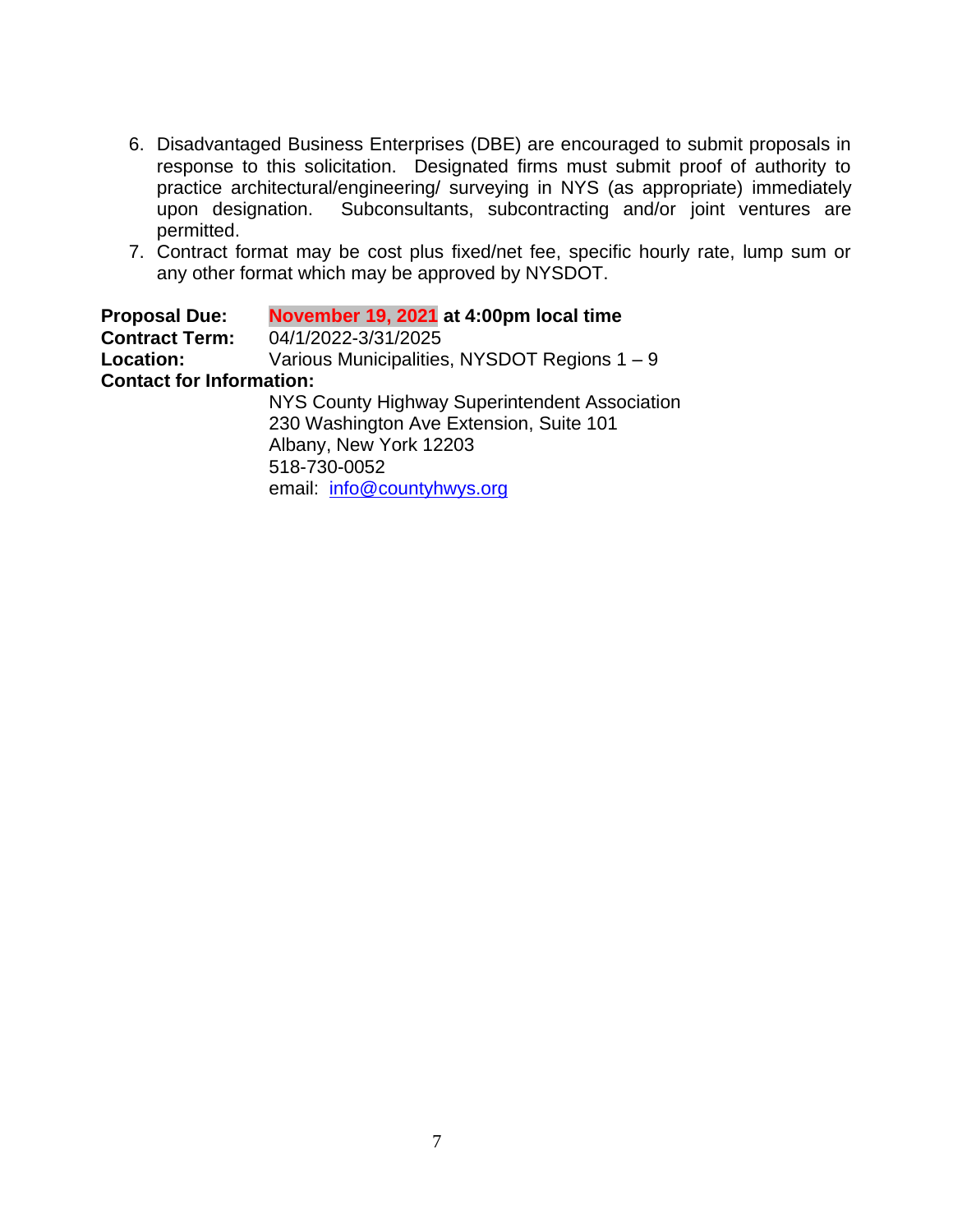#### **Submit to Listed**

#### **LDSA Regional Coordinator of the NYSDOT Region, which the firms wish to be considered:**

Contact People NYSCHSA NYSCHSA Joseph Wisinski President LDSA Staff Representative<br>Madison County Highway Dept. 230 Washington Ave. Ext., PO Box 15 Albany, NY 12203 Wampsville, NY 13163 518-730-0052 315 366-2221 [info@countyhwys.org](mailto:info@countyhwys.org) [Joe.Wisinski@madisoncounty.ny.gov](mailto:Joe.Wisinski@madisoncounty.ny.gov)

> Region 1 Region 2 Kevin Hajos, P.E. **Internal and Alexandria** Joseph Wisinski Warren County Dept. of Public Works Madison County Highway Dept. 4028 Main Street PO Box 15 Warrensburg, NY 12885 Wampsville, NY 13163 518-761-6556 315 366-2221 [khajos@warrencountydpw.com](mailto:khajos@warrencountydpw.com) [Joe.Wisinski@madisoncounty.ny.gov](mailto:Joe.Wisinski@madisoncounty.ny.gov)

Region 3 Region 4 Jeffrey Smith **John Papponetti, P.E.** Ithaca, NY 14850 Albion, NY 14411 607-274-0300 585-589-6145

Region 5 Region 6 Bill Fox P.E. **Andrew Avery, P.E.** Andrew Avery, P.E. 8810 Route 242 803 Chemung Street Little Valley, NY 14755 Horseheads NY 14845 716-938-9121 607-739-3896

Region 7 Region 8 Don Chambers, P.E. Charles Vezzetti St. Lawrence County Hwy. Dept. Rockland County Highway Dept. 44 Park Street 23 New Hempstead Road Canton, NY 13617 New City, NY 10956 315-379-1542 845-638-5060 [dchambers@co.st-lawrence.ny.us](mailto:dchambers@co.st-lawrence.ny.us) [vezzettc@co.rockland.ny.us](mailto:vezzettc@co.rockland.ny.us)

230 Washington Ave. Ext., Suite 101

Tompkins County DPW Orleans County Highway Dept. 170 Bostwick Road 225 W. Academy St, Suite 1 [jsmith@tompkins-co.org](mailto:jsmith@tompkins-co.org) in the internal papponetti@orleanscountyny.gov

Cattaraugus County DPW Chemung County Public Works [wafox@cattco.org](mailto:kevin.Obrien@niagaracounty.com) [aavery@chemungcountyny.gov](mailto:aavery@chemungcountyny.gov)